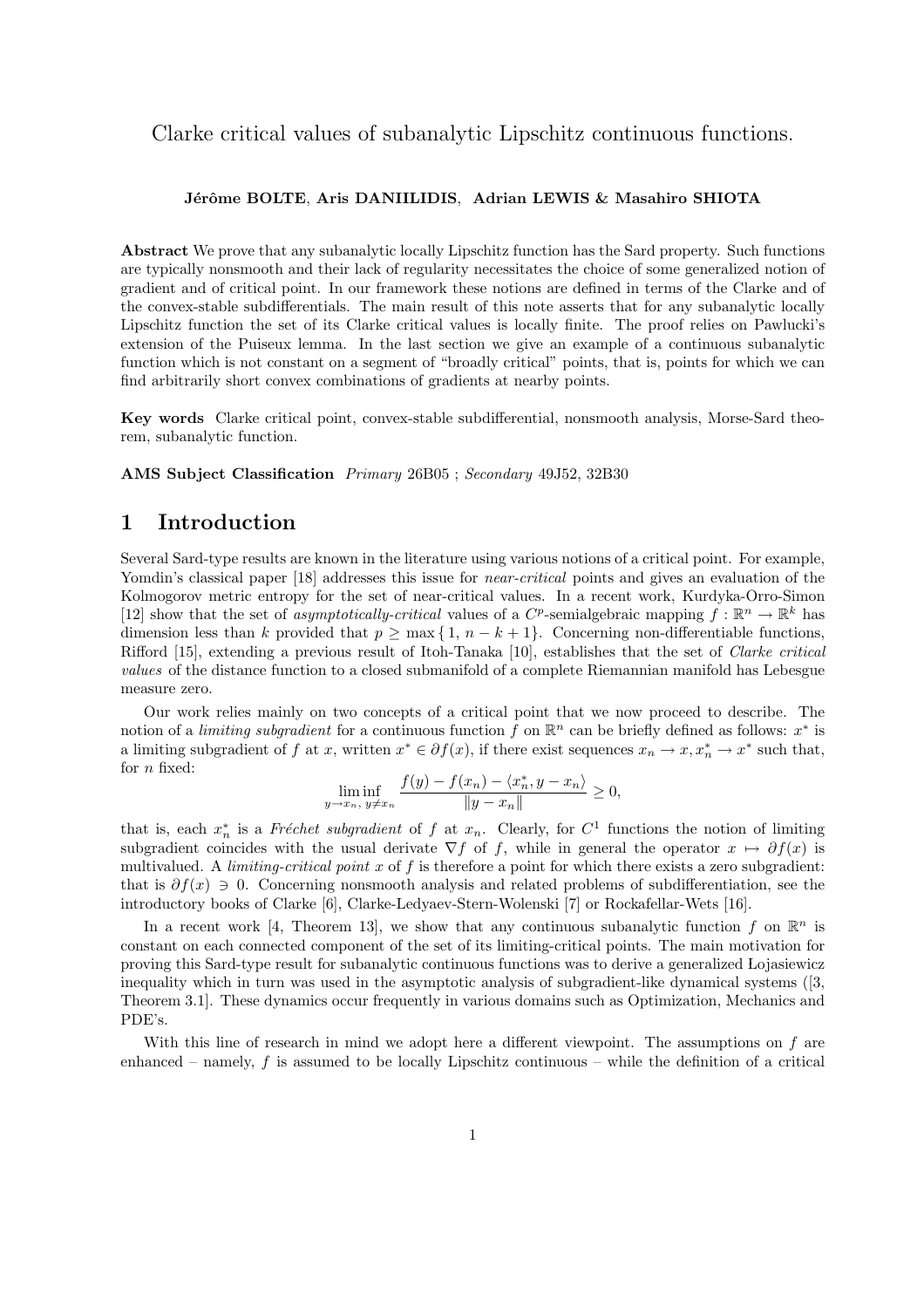point is weakened. As above, this alternative notion relies on a concept of subdifferentiation: we say that  $x^*$  is a *Clarke-subgradient* of f at x if

$$
x^* \in \partial^{\circ} f(x) := \overline{\mathrm{co}} \, \partial f(x),
$$

where  $\overline{co} \partial f(x)$  is the closed convex hull of  $\partial f(x)$ . Accordingly, a point x is said to be *Clarke critical* if  $\partial^{\circ} f(x) \ni 0$ . This turns out to be equivalent to the following property

$$
0 \in \overline{\text{co}}\left\{\bigcup_{z \in B(x,\varepsilon)} \hat{\partial}f(z)\right\}, \quad \text{for every } \varepsilon > 0 \tag{CR}
$$

(see Proposition 9 or [5]) which reflects the idea that a point is Clarke critical if we can find short convex combinations of gradients at nearby points.<sup>1</sup> For instance,  $x = 0$  is a Clarke critical point for the function  $x \mapsto -||x||$ , but it is not a limiting-critical, since  $\partial f(0) = S^{n-1}$  (the unit sphere of  $\mathbb{R}^n$ ), while  $\partial^{\circ} f(x) = B_{\mathbb{R}^n}(0,1)$  (the unit ball of  $\mathbb{R}^n$ ).

Our main result asserts that any locally Lipschitz continuous subanalytic function  $f$  defined on some open subset of  $\mathbb{R}^n$  is constant on each connected component of the set of its Clarke critical points. Since the latter is subanalytic, it follows directly that the set of Clarke critical values of f is locally finite. The proof of this result is based on a "path-perturbation" lemma [4, Lemma 12], which itself relies heavily on Pawlucki's extension of the Puiseux Lemma [14, Proposition 2].

An alternative notion of subdifferential, namely the convex-stable subdifferential, has been introduced by Burke, Lewis and Overton [5]. The corresponding critical points are precisely the points which comply with  $(CR)$ . As pointed out above, if f is a Lipschitz continuous function, one recovers exactly the notion of a Clarke critical point; however for general continuous functions the convex-stable subdifferential appears to be larger than the usual Clarke subdifferential, giving rise to another concept of a critical point: the "broadly critical points". In the last section we show that a continuous subanalytic function may fail to have the Sard property on the broadly critical set. We indeed exhibit a function  $f : \mathbb{R}^3 \to \mathbb{R}$  which is not constant on some segment of points satisfying  $(\mathcal{CR})$ .

## 2 Preliminaries

In this section we recall several definitions and results necessary for further developments. For basic and fundamental results of subanalytic geometry see Bierstone-Milman [2], Lojasiewicz [13], van der Dries-Miller [9] or Shiota [17]. Concerning nonsmooth analysis some general references are Clarke [6], Clarke-Ledyaev-Stern-Wolenski [7] or Rockafellar-Wets [16].

In the first two sections, we are interested in locally Lipschitz functions: accordingly, we state the definitions and theorems of nonsmooth analysis that we use specifically for this case. The case of continuous functions is treated in Section 4.

Consequently, throughout Section 2 and 3 we make the following standing assumption:

U is a nonempty open subset of  $\mathbb{R}^n$  and  $f: U \to \mathbb{R}$  is a locally Lipschitz continuous function.

We shall essentially deal with the following three notions of subdifferentiation.

**Definition 1 (subdifferential)** For any  $x \in U$  let us define (i) the Fréchet subdifferential  $\hat{\partial}f(x)$  of f at x:

$$
\hat{\partial}f(x) = \left\{ x^* \in \mathbb{R}^n : \liminf_{y \to x, y \neq x} \frac{f(y) - f(x) - \langle x^*, y - x \rangle}{\|y - x\|} \ge 0 \right\},\
$$

<sup>&</sup>lt;sup>1</sup>This is no longer true for continuous functions: a point satisfying  $(CR)$  need not be Clarke critical.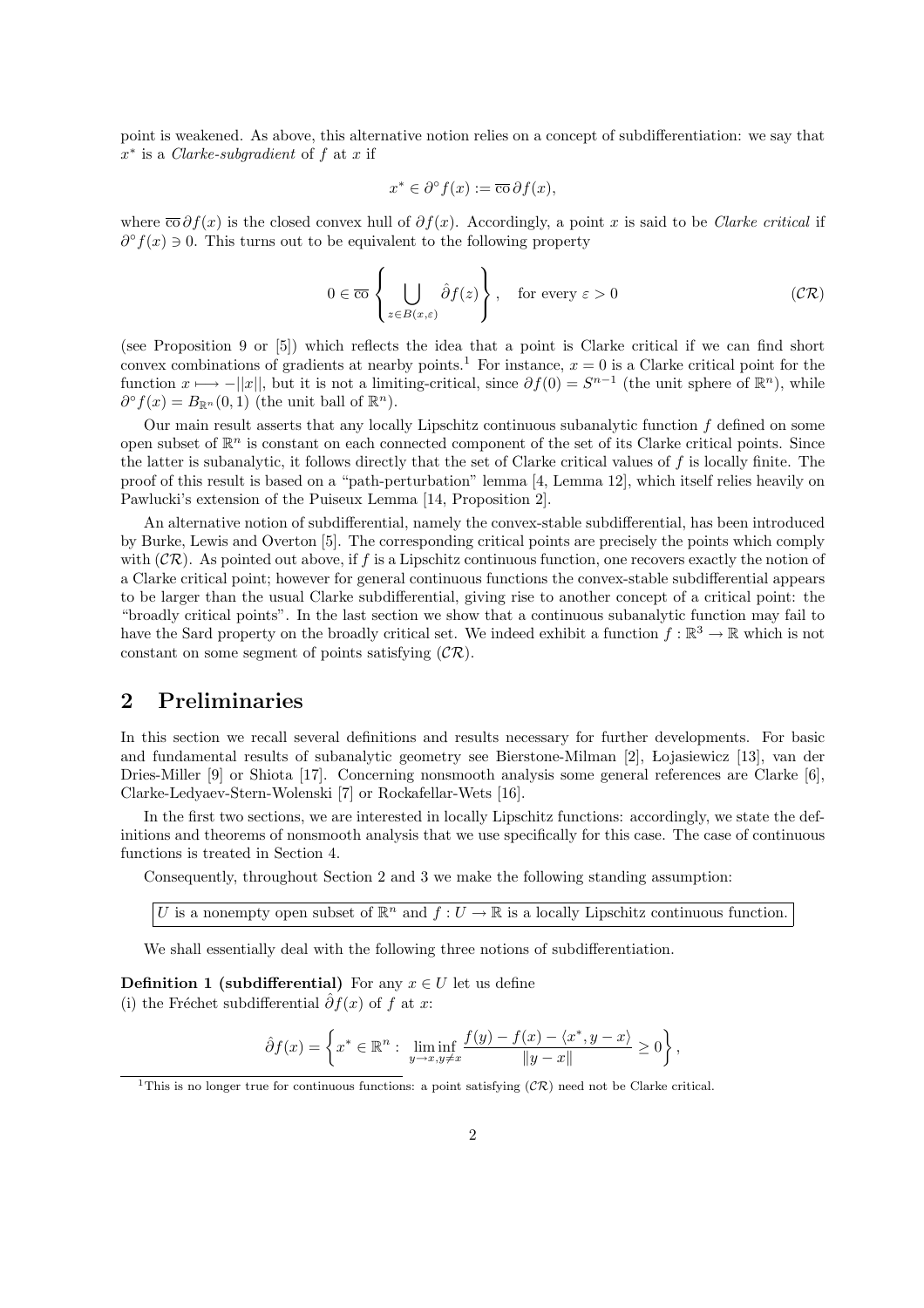(ii) the limiting subdifferential  $\partial f(x)$  of f at x:

$$
x^* \in \partial f(x) \Leftrightarrow \exists x_n \in U, : \exists x_n^* \in \hat{\partial} f(x_n), : x_n \to x, : x_n^* \to x^* \text{ as } n \to \infty,
$$

(iii) the Clarke subdifferential  $\partial^{\circ} f(x)$  of f at x:

$$
\partial^{\circ} f(x) = \overline{\mathrm{co}} \, \partial f(x),\tag{1}
$$

where  $\overline{\text{co}} \partial f(x)$  is the closed convex hull of  $\partial f(x)$ .

**Remark 1** (a) If  $T: U \rightrightarrows \mathbb{R}^n$  is a point-to-set mapping, its domain and its graph are respectively defined by dom  $T := \{x \in U : T(x) \neq \emptyset\}$  and Graph  $T := \{(x, y) \in U \times \mathbb{R}^n : y \in T(x)\}$ . Clearly dom  $\hat{\partial}f \subset \text{dom }\partial f \subset \text{dom }\partial^{\circ}f$ . A well known result of variational analysis asserts that dom  $\hat{\partial}f$  is a dense subset of  $U$  (see [6], for example).

(b) Since f is locally Lipschitz continuous the point-to-set mapping  $U \ni x \longmapsto \partial^{\circ} f(x)$  is bounded on compact subsets of U.

(c) If f is differentiable at x, then  $\hat{\partial}f(x) = {\nabla f(x)}$ .

(d) If  $f$  is a subanalytic function all the subdifferential mappings defined above have a subanalytic graph (see [4, Proposition 2.13]).

The notion of a Clarke critical point is then defined naturally.

**Definition 2 (Clarke critical point)** A point  $a \in U$  is called *Clarke critical* for a locally Lipschitz function f if

$$
\partial^{\circ} f(a) \ni 0,
$$

or equivalently, if relation  $(\mathcal{CR})$  holds (see Proposition 9).

**Remark 2 (subdifferential regularity)** Let us recall that a locally Lipschitz function  $f$  is called subdifferentially regular if  $\hat{\partial}f=\partial f,$ 

or equivalently if

 $\hat{\partial}f=\partial^{\circ}f.$ 

For subdifferentially regular functions, the sets of Fréchet-critical and of Clarke critical points coincide and one can obtain easily the conclusion of our main result via an elementary argument (see Remark 3 for details).

Let us recall the chain-rule for subdifferentials (see [16, Theorem 10.6, page 427], for example).

**Proposition 3 (subdifferential chain rule)** Let V be an open subset of  $\mathbb{R}^m$  and  $G: V \to U$  a  $C^1$ mapping. Define  $g: V \to \mathbb{R}$  by  $g(x) = f(G(x))$  for all  $x \in V$ . Then

$$
\hat{\partial g}(x) \supset \nabla G(x)^T \hat{\partial} f(G(x)),\tag{2}
$$

$$
\partial g(x) \subset \nabla G(x)^T \partial f(G(x)),\tag{3}
$$

where  $\nabla G(x)^T$  denotes the transpose of the Jacobian matrix of G at x. If in addition  $G$  is a diffeomorphism the above inclusions become equalities, thus

$$
\partial g(x) = \nabla G(x)^T \partial f(G(x)), \quad \partial^{\circ} g(x) = \nabla G(x)^T \partial^{\circ} f(G(x)), \forall x \in V. \tag{4}
$$

The following lemma, based on a result of Pawlucki [14], plays a key role in the proof of both Theorem 5 and Theorem 7.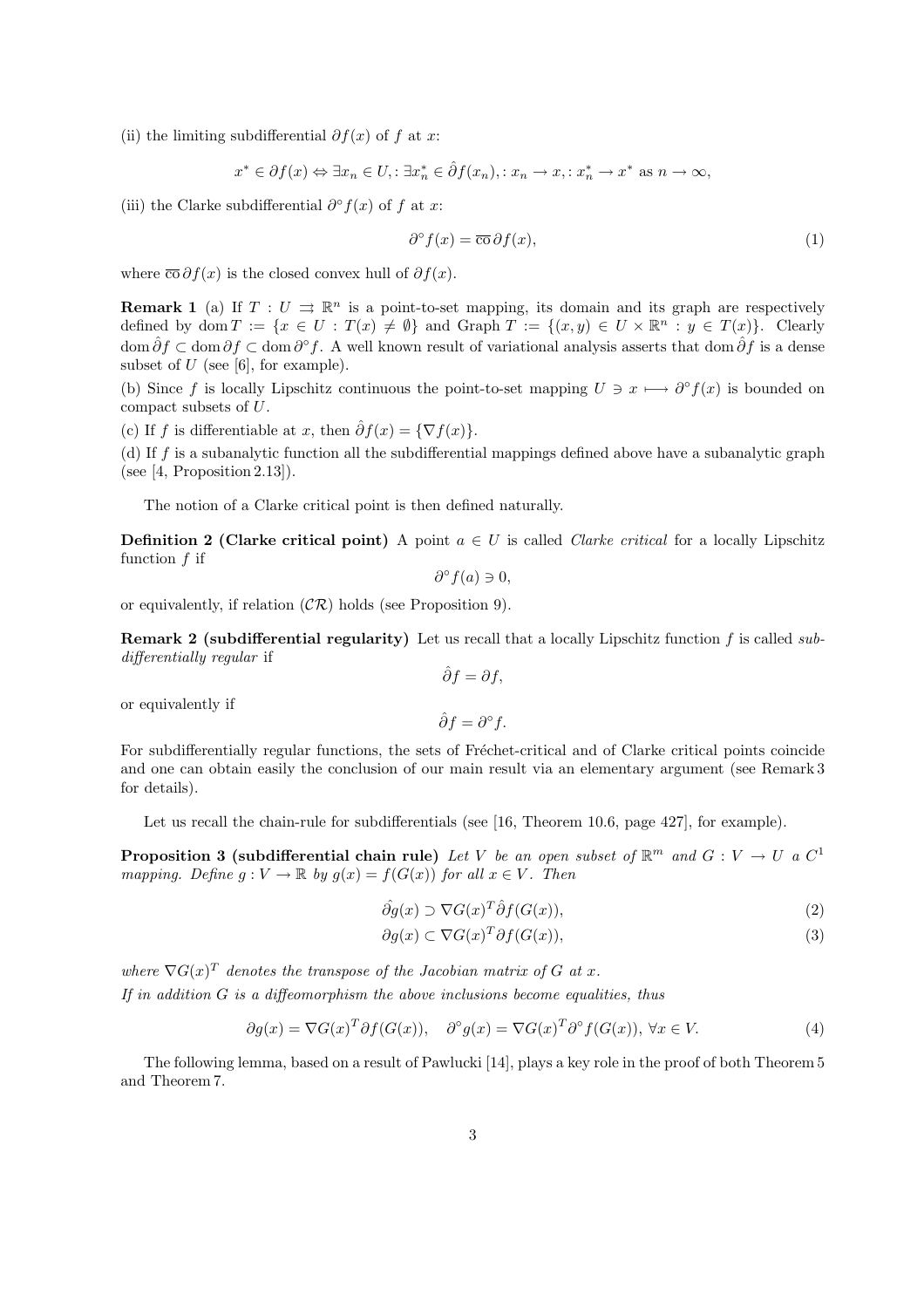**Lemma 4 (path perturbation lemma)** ([4, Lemma 12]) Let F be a nonempty subanalytic subset of  $\mathbb{R}^n$ ,  $\gamma : [0,1] \to \text{cl}F$  a one-to-one continuous subanalytic path and  $\eta > 0$ .

Then there exists a continuous subanalytic path  $z : [0, 1] \rightarrow \text{cl}F$  such that

- (i)  $\|\dot{z}(t) \dot{\gamma}(t)\| < \eta$  for almost all  $t \in (0, 1)$ ,
- (ii) the (subanalytic) set

$$
\Delta := \{ t \in [0, 1] : z(t) \in \text{cl}F \setminus F \} \tag{5}
$$

has a Lebesque measure less than  $\eta$ ,

(iii)  $z(t) = \gamma(t)$ , for all  $t \in \Delta \cup \{0, 1\}$ .

Let us recall the following Sard-type result concerning the limiting-critical points of continuous subanalytic functions.

Theorem 5 (Sard theorem for limiting-critical points) ([4, Theorem 13]) Let  $g: U \to \mathbb{R}$  be a subanalytic continuous function. Then f is constant on each connected component of the set of its limiting-critical points

$$
(\partial f)^{-1}(0) := \{ x \in U : \partial f(x) \ni 0 \}.
$$

Unless the function is subdifferentially regular, the above theorem is obviously not appropriate for the study of locally Lipschitz functions with the Clarke-subdifferential. Typical examples are given by functions whose epigraph have "inward corners", such as for instance  $f(x) = -||x||$ . Sharp saddle points also provide some elementary illustrations. For example if one sets

$$
f: \mathbb{R}^m \times \mathbb{R}^n \times \mathbb{R}^p \ni (x, y, z) \longmapsto ||x|| - ||y||,
$$

points of the type  $(0, 0, z)$  are Clarke critical but they are not limiting-critical. This follows from the straightforward computations:  $\partial f(0,0,z) = B_{\mathbb{R}^m}(0,1) \times S^{n-1} \times \{0\}_p$  and  $\partial^{\circ} f(0,0,z) = B_{\mathbb{R}^m}(0,1) \times$  $B_{\mathbb{R}^n}(0,1) \times \{0\}_p$ .

## 3 A Sard theorem for subanalytic Lipschitz continuous functions

For the proof of the central result of this note we will need the following lemma.

**Lemma 6** Set  $e := (1, 0, \ldots, 0) \in \mathbb{R}^n$  and assume that  $[0, 1]e \subset U$ , with  $\partial^{\circ} f(te) \ni 0$  for all  $t \in [0, 1]$ . Then  $f$  is constant on  $[0, 1]e$ .

**Proof.** Let us provisionally set  $S_L := \{x \in [0, 1]e : 0 \in \partial f(x)\}\,$ , where  $\partial f$  denotes the limiting subdifferential of f (Definition 1(ii)). By Remark 1(d), the set  $S_L$  is subanalytic thus, being a (closed) subset of  $[0, 1]e$ , it is a finite union of segments. By using Theorem 5 we conclude that f is constant on each one of them. Owing to the continuity of  $f$ , it is therefore sufficient to prove that  $f$  is also constant on each non-trivial segment of  $[0,1]e \setminus S_L$ . This shows that there is no loss of generality to assume that  $S_L$ is empty, that is:

$$
0 \notin \partial f(te), \quad t \in [0,1].
$$

Let us now fix some  $\delta > 0$  and let us define

$$
\Gamma_{\delta} = \{ x \in [0, 1]e : \forall x^* \in \partial f(x), \, |\langle x^*, e \rangle| > \delta \}. \tag{6}
$$

We observe that (6) defines a subanalytic subset of  $\mathbb{R}^n$ . Let us prove by contradiction that this set is finite.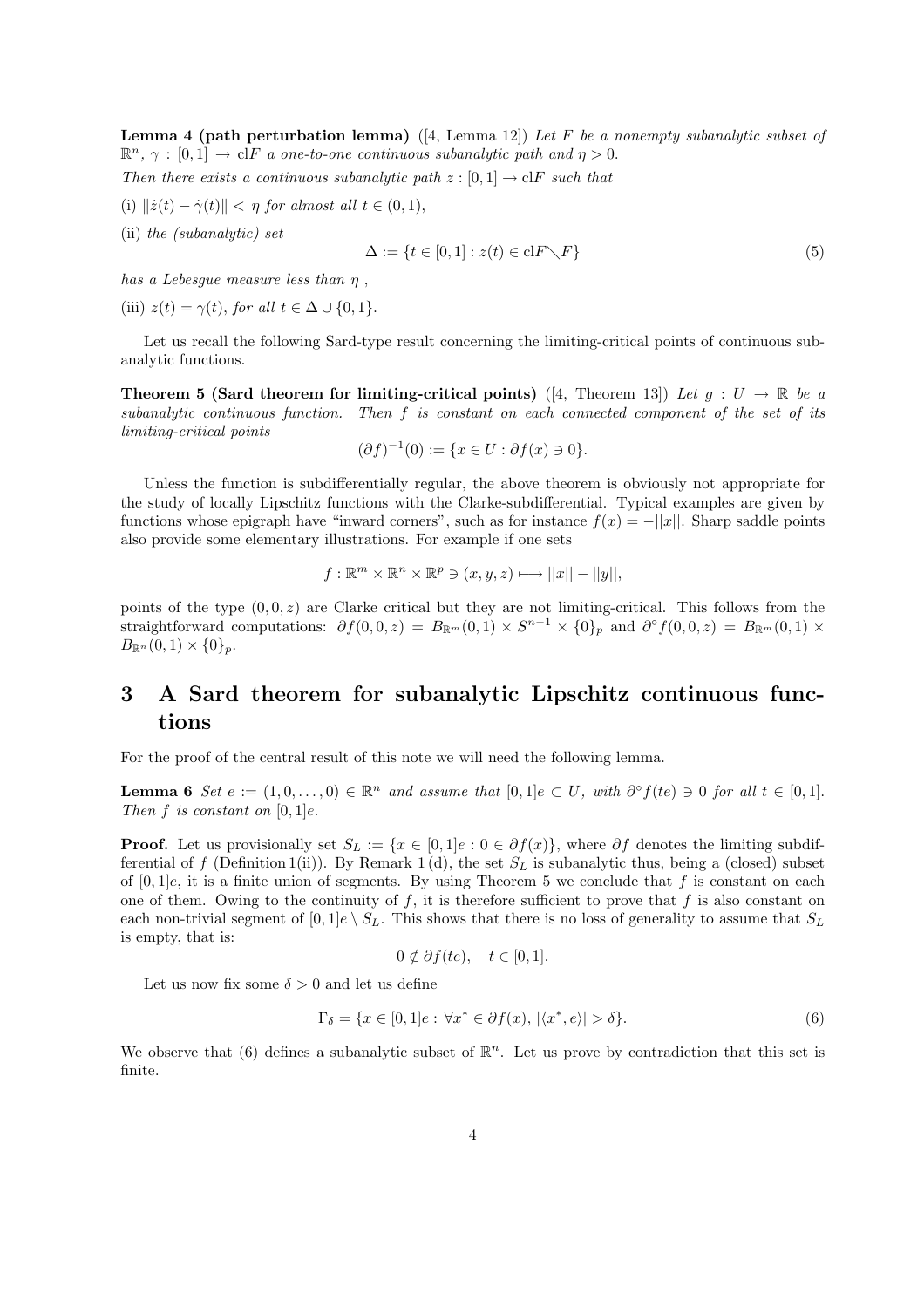Indeed, if this were not the case, then by using the subanalyticity of  $\Gamma_{\delta}$ , there would exist  $a < b$  in [0, 1] such that  $(a, b)e \subset \Gamma_{\delta}$ . Let V be an open bounded subset of U such that  $[0, 1]e \subset V \subset \text{cl} V \subset U$ and define

$$
\hat{\Gamma}_{\delta}^{+} = \{ x \in \mathbf{cl}\, V : \exists x^* \in \hat{\partial} f(x), \langle x^*, e \rangle > \delta \}, \quad \hat{\Gamma}_{\delta}^{-} = \{ x \in \mathbf{cl}\, V : \exists x^* \in \hat{\partial} f(x), \langle x^*, e \rangle < -\delta \},
$$

where  $\hat{\partial}f$  denotes the Fréchet subdifferential of f (Definition 1(i)). Since  $0 \in \partial^{\circ} f(x) = \overline{\mathrm{co}} \partial f(x)$  for every  $x \in \Gamma_{\delta}$ , we have that

$$
\max\{\langle x^*, e \rangle : x^* \in \partial f(x)\} > \delta \quad \text{and} \quad \min\{\langle x^*, e \rangle : x^* \in \partial f(x)\} < -\delta.
$$

So using the definition of the limiting subdifferential we obtain that  $(a, b)e \subset \text{cl}\,\hat{\Gamma}^+_{\delta}$  and  $(a, b)e \subset \text{cl}\,\hat{\Gamma}^-_{\delta}$ .

Let us set  $l = b - a$  and  $M := \sup\{|x^*|| : x^* \in \partial^{\circ} f(x), x \in \mathrm{cl} V\}$ . The finiteness of M comes from the Lipschitz continuity property of  $f$  (see Remark 1 (b) for instance) and the compactness of cl V. The function  $t \to f(te)$  is subanalytic and continuous, hence absolutely continuous ([4, Lemma 5]). Thus by using relation (3) of Proposition 3 (subdifferential chain rule), we obtain that

$$
\int_u^v \left| \frac{d}{dt} f(te) \right| dt \le (v - u) \sup \{ |\langle e, x^* \rangle| : t \in [u, v], x^* \in \partial f(te) \} \le (v - u)M, \quad \text{for all} \quad 0 \le u \le v \le 1.
$$

Take  $\eta > 0$  and apply Lemma 5 (path perturbation lemma) for  $F = \hat{\Gamma}_{\delta}^{+}$ , and  $\gamma(t) = te, t \in (a, b)$ . Since  $\dot{\gamma}(t) = e$ , for all  $t \in [0, 1]$ , it follows that there exists a subanalytic continuous curve

$$
z:[a,b]\to\operatorname{cl} \hat{\Gamma}^+_{\delta}
$$

such that

- $||\dot{z}(t) e|| < \eta$  for almost all  $t \in (a, b)$ ,
- the (subanalytic) set  $\Delta := \left\{ t \in [a, b] : z(t) \in \text{cl}\hat{\Gamma}_{\delta}^{+} \setminus \hat{\Gamma}_{\delta}^{+} \right\}$ o has a Lebesgue measure less than  $\eta$ ,
- $z(t) = \gamma(t)$ , for all  $t \in \Delta \cup \{a, b\}$ .

The continuous function  $g(t) = f(z(t))$  is also subanalytic so for all but finitely many t's in  $(a, b) \setminus \Delta$ we conclude from relation (2) of Proposition 3 and Remark 1 (c) that

$$
\{g'(t)\} = \hat{\partial}g(t) \supset \langle \dot{z}(t), \hat{\partial}f(z(t)) \supset \{ \langle \dot{z}(t), z^*_+(t) \rangle \},\
$$

where  $z^*_+(t) \in \hat{\partial}f(z(t))$  can be chosen in order to satisfy  $\langle e, z^*_+(t) \rangle > \delta$  (since  $z(t) \in \hat{\Gamma}_{\delta}^+$ ). Thus for almost all t in  $[a, b] \setminus \Delta$  we have

$$
g'(t) = \langle e, z_+^*(t) \rangle + \langle \dot{z}(t) - e, z_+^*(t) \rangle \ge \delta - ||\dot{z}(t) - e||M \ge \delta - \eta M,
$$

so that

$$
f(be) - f(ae) = \int_{a}^{b} \frac{d}{dt} f(z(t)) dt
$$
  
\n
$$
\geq \int_{[a,b] \backslash \Delta} g'(t) dt - \int_{\Delta} \left| \frac{d}{dt} f(z(t)) \right| dt
$$
  
\n
$$
\geq (l - \eta)(\delta - \eta M) - \eta M.
$$

By choosing  $\eta$  small enough, the above quantity can be made positive so that  $f(be) > f(ae)$ . It suffices to repeat the argument with  $\hat{\Gamma}_{\delta}^{-}$  to obtain  $f(be) < f(ae)$ , which yields a contradiction.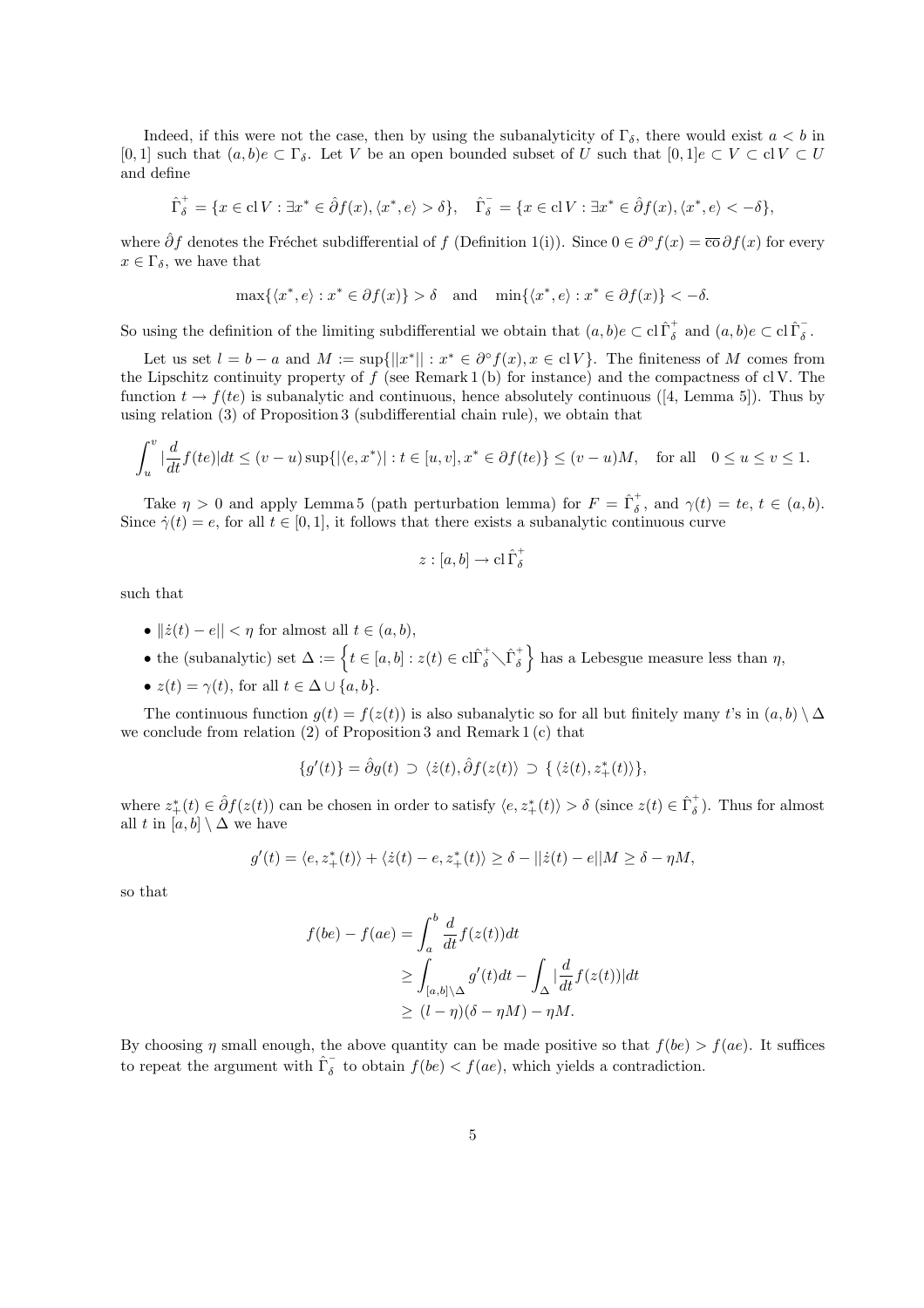Thus the set  $\Gamma_{\delta}$  is finite. We further set

$$
\Gamma_0 = \{ x \in [0, 1]e : \exists x^* \in \partial f(te), \langle x^*, e \rangle = 0 \}.
$$

It follows easily from Definition 1 (ii) that the limiting subdifferential  $\partial f$  has closed values. Thus, the set  $\partial f(te)$  is closed for every  $t \in [0,1]$ , which yields

$$
[0,1]e = \Gamma_0 \cup (\cup_{i \geq 1} \Gamma_{1/i}).
$$

Note that  $\bigcup_{i>1}\Gamma_{1/i}$  is countable and equal to the subanalytic set  $[0,1]e\setminus\Gamma_0$ . It follows that  $\bigcup_{i>1}\Gamma_{1/i}$ is finite and so  $\{t \in [0,1], t e \in \Gamma_0\}$  is a finite union of intervals with a finite complement in [0, 1]. Using the continuity of f, it suffices to prove that f is constant on each segment of  $\Gamma_0$ .

Let  $(a, b)e \subset \Gamma_0$  with  $0 \le a < b \le 1$ . For any  $\epsilon > 0$  we define

$$
\widehat{\Gamma}_0^{\epsilon} := \{ x \in \mathrm{cl}\, V : \exists x^* \in \widehat{\partial} f(x), |\langle x^*, e \rangle| < \epsilon \}.
$$

By definition of the limiting subdifferential,  $(a, b)e \subset \text{cl } \hat{\Gamma}_0^{\epsilon}$ . Applying Lemma 4 for the set  $\hat{\Gamma}_0^{\epsilon}$ , for  $\eta < \epsilon$ and for the path  $\gamma(t) = te$ , we obtain a curve  $z : [a, b] \to \hat{\Gamma}_0^{\epsilon}$  and a set  $\Delta \subset [a, b]$  satisfying (i), (ii), (iii) of Lemma 4. Set  $h(t) = f(z(t))$ . As before, for all but finitely many t's in  $[a, b] \setminus \Delta$ :  $\{h'(t)\} = \{\langle \dot{z}(t), z_{\epsilon}^*(t) \rangle\},\$ where  $z_{\epsilon}^*(t) \in \hat{\partial}f(z(t))$  can be taken such that  $|\langle z_{\epsilon}^*(t), e \rangle| < \epsilon$ . Therefore for almost all t in  $[a, b] \setminus \Delta$  we have

$$
|h'(t)| = |\langle e, z_+^*(t) \rangle + \langle \dot{z}(t) - e, z_+^*(t) \rangle| \le \epsilon + \eta M,
$$

so that

$$
|f(be) - f(ae)| \le \int_a^b |\frac{d}{dt} f(z(t))| dt
$$
  
\n
$$
\le |\int_{[a,b]\setminus\Delta} |h'(t)| + \int_{\Delta} |\frac{d}{dt} f(z(t)) dt|
$$
  
\n
$$
\le (l - \eta)(\epsilon + \eta M) + \eta M.
$$

Taking  $\epsilon$  (and thus  $\eta$ ) sufficiently small, we see that the function f is constant on [0, 1]e and the proof is  $\Box$ complete.  $\Box$ 

**Theorem 7 (main result)** Let U be a nonempty open subset of  $\mathbb{R}^n$  and  $f: U \to \mathbb{R}$  a locally Lipschitz subanalytic mapping. Let S denote the set of Clarke critical points of f, that is

$$
S := \{ x \in U : \partial^{\circ} f(x) \ni 0 \}.
$$

Then f is constant on each connected component of S.

**Proof.** Let x, y belong to the same connected component of S. It is sufficient to prove that  $f(x) = f(y)$ . Since  $S = (U \times \{0\}_n) \cap \text{Graph } \partial^{\circ} f$ , we conclude by Remark 1(d) that it is a subanalytic set, so every connected component of S is also path-connected (see [1], [2] or [8], for example). Thus, there exists a continuous subanalytic path  $\gamma : [0, 1] \to S$  joining x to y. To prove that  $f(x) = f(y)$  it suffices to prove that f is constant on  $\gamma(0,1)$ . By using the subanalyticity of  $\gamma$  together with the continuity of f, we can assume that

 $\gamma(0, 1)$  is a subanalytic submanifold of U,

[Indeed, since  $\gamma(0,1)$  is a finite union of subanalytic manifolds, we can deal with each one separately obtaining (as will be described below) that  $f$  is constant on each such manifold. Then the same conclusion will follow for  $\gamma(0, 1)$  by a continuity argument.]

- there exists a subanalytic diffeomorphism G from a neighbourhood V of  $\gamma(0,1)$  into an open subset of  $\mathbb{R}^n$  such that  $G(\gamma(0,1)) = (0,1)e$ ; see [2] for instance.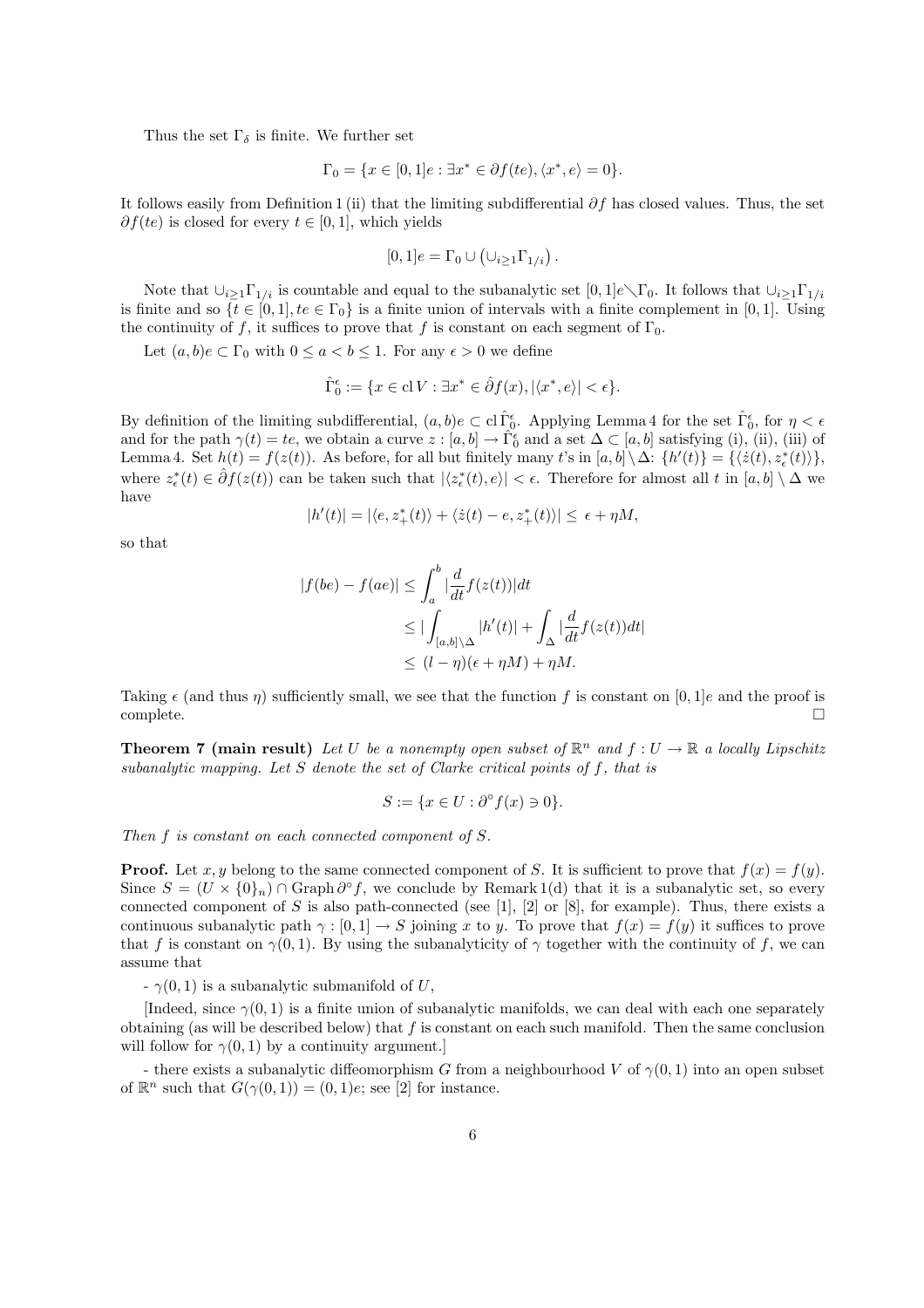In view of relation (4) of Proposition 3 we have that

$$
\gamma(0,1) \subset (\partial^{\circ} f)^{-1}(0) \quad \text{if and only if} \quad (0,1)e \subset [\partial^{\circ} (f \circ G^{-1})]^{-1}(0).
$$

This is indeed a consequence of the equivalence

$$
\partial^{\circ} f(x) \ni 0 \Leftrightarrow \partial^{\circ} [f \circ G^{-1}] (G(x)) \ni 0, \quad \text{for all } x \in V.
$$

As a consequence f is constant on  $\gamma(0,1)$  if and only if  $f \circ G^{-1}$  is constant on  $(0,1)e$ . The conclusion follows then from Lemma 6.  $\Box$ 

Corollary 8 (Sard theorem for Clarke critical points) Under the assumptions of Theorem 7 the set  $f(S)$  of the Clarke critical values of f is countable (and hence has measure zero).

**Proof.** This follows from Theorem 7 and the fact that the set S, being subanalytic, has at most a countable number of connected components (a finite number on each compact subset of  $U$ ).

Let us finally conclude with the following remark.

**Remark 3 (an easy proof for the case of subdifferential regularity)** If  $f$  is assumed to be subdifferentially-regular (see Remark 1(b)) then Theorem 7 follows via a straightforward application of [16, Theorem 10.6].

Let us recall the simple argument (see also [3, Remark 3.2]): Assume that  $x, y$  are in the same connected component of S. Let  $z : [0,1] \to S$  be a continuous subanalytic path with  $z(0) = x$  and  $z(1) = y$  and define the subanalytic function  $h(t) = (f \circ z)(t)$ . From the "monotonicity lemma" (see [9, Fact 4.1], or [11, Lemma 2, for example) we get  $h'(t) = 0$ , for all  $t \in [0, 1] \setminus F$  where F is a finite set. Since  $0 \in \hat{\partial}f(z(t))$ for all  $t \in [0, 1]$ , using the chain rule for the Fréchet subdifferential we obtain

$$
\{h'(t)\} = \hat{\partial}h(t) \sqsupseteq z'(t)\hat{\partial}f(z(t)) \sqsupseteq \{0\},\
$$

for all  $t \in [0,1] \backslash F$ . It follows that h is constant on [0, 1], whence  $f(x) = f(y)$ .

# 4 An example of a continuous subanalytic function which is not constant on the set of its broadly critical points

In this section we assume that  $f : \mathbb{R}^n \to \mathbb{R}$  is continuous. In such a case the definition of the Clarke subdifferential (1) of f at  $x \in \mathbb{R}^n$  is as follows:

$$
\partial^{\circ} f(x) = \overline{\mathrm{co}} \left\{ \partial f(x) + \partial^{\infty} f(x) \right\} \tag{7}
$$

where  $\partial^{\infty} f(x)$  is the asymptotic limiting subdifferential of f at x, that is the set of all  $y^* \in \mathbb{R}^n$  such that there exists  $\{t_n\}_n \subset \mathbb{R}_+$  with  $\{t_n\} \setminus 0_+$ ,  $\{y_n\}_n \subset \mathbb{R}^n$ ,  $y_n^* \in \hat{\partial}f(y_n)$  such that  $y_n \to x$  and  $t_n y_n^* \to y^*$ . When  $f$  is locally Lipschitz continuous, the local boundedness of the limiting-subgradients (Remark 1 (b)) entails  $\partial^{\infty} f(x) = 0$ , and so the above definition is - of course - compatible with Definition 1 (iii).

Following the terminology of [5], let us now introduce the convex-stable subdifferential. For every  $x \in \mathbb{R}^n$  set  $\overline{a}$  $\ddot{\phantom{a}}$ 

$$
T_f(x) = \bigcap_{\varepsilon > 0} \overline{\text{co}} \left\{ \bigcup_{x \in B(x_0, \varepsilon)} \hat{\partial} f(x) \right\}.
$$
 (8)

A point  $x_0 \in \mathbb{R}^n$  is called *broadly critical point* for f if

$$
0 \in T_f(x_0). \tag{9}
$$

The proof of the following proposition can also be found in [5]. We reproduce it here for the reader's convenience.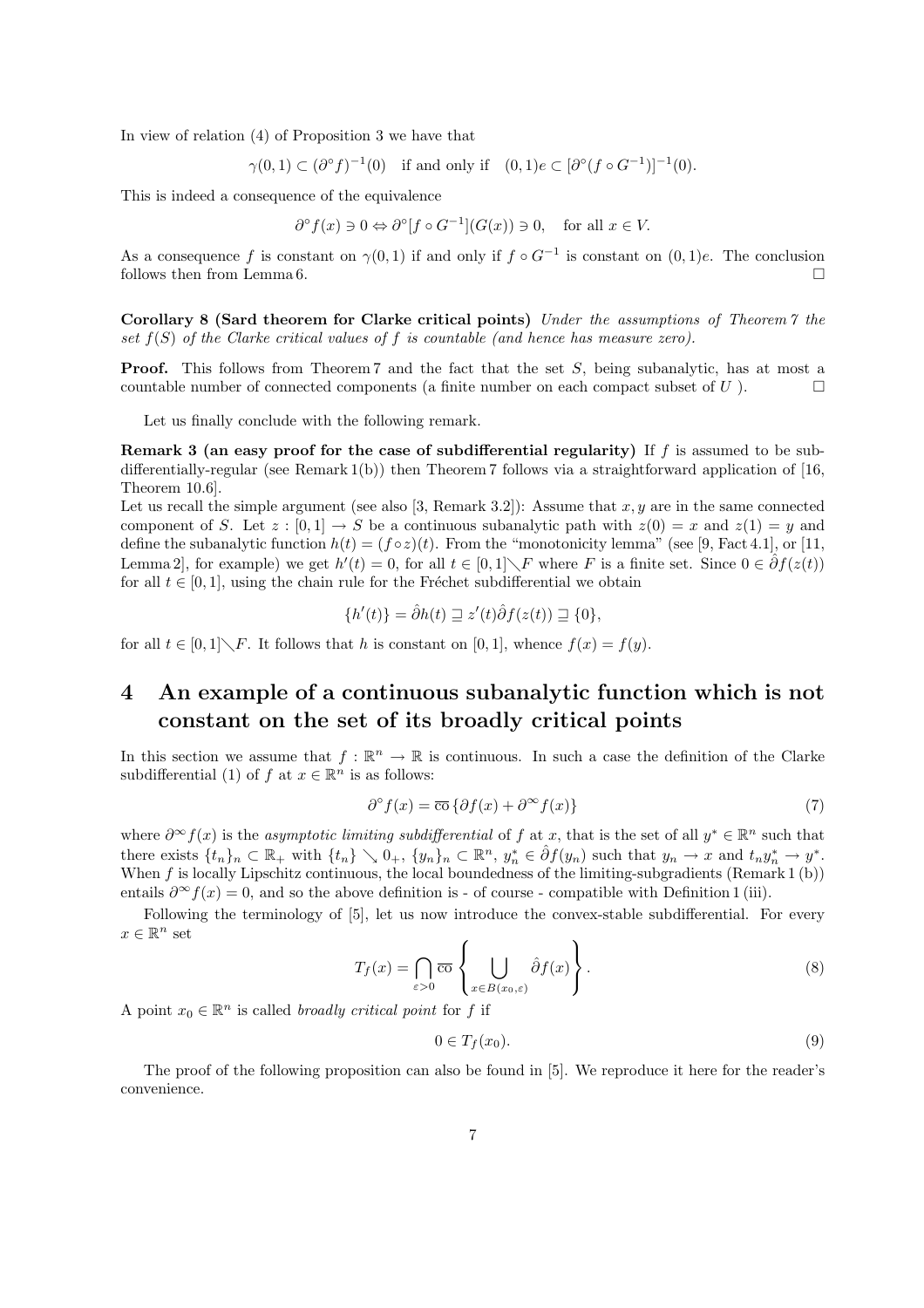**Proposition 9** (i) For any continuous function f we have

$$
\partial^{\circ} f(x) \subset T_f(x), \quad \text{for all } x \in \mathbb{R}^n.
$$

(ii) If  $f$  is a locally Lipschitz function, then

$$
\partial^{\circ} f(x) = T_f(x), \quad \text{for all } x \in \mathbb{R}^n
$$

.

Consequently, for locally Lipschitz functions, Clarke critical and broadly critical points coincide.

**Proof.** (i) Since for every  $x \in \mathbb{R}^n$  the set  $T_f(x)$  is closed and convex, it is clearly sufficient to show that

$$
\partial f(x) + \partial^{\infty} f(x) \subset T_f(x).
$$

To this end, fix  $\varepsilon > 0$  and let  $x^* \in \partial f(x)$  and  $y^* \in \partial^\infty f(x)$ . Then there exist  $(x_n, x_n^*) \in \text{Graph } \hat{\partial} f$  $(y_n, y_n^*) \in \text{Graph } \hat{\partial} f(x_n), \{t_n\}_n \subset \mathbb{R}_+ \text{ with } \{t_n\} \setminus 0_+, \text{ such that } x_n \to x, y_n \to x, x_n^* \to x^* \text{ and }$  $t_n y_n^* \to y^*$ . For n sufficiently large, we have  $0 < t_n < 1$  and  $x_n, y_n \in B(x, \varepsilon)$ . It follows that

$$
p_n := (1 - t_n)x_n^* + t_n y_n^* \in T_{\varepsilon}(x) = \overline{\mathrm{co}}\left\{\bigcup_{x' \in B(x,\varepsilon)} \hat{\partial} f(x')\right\},\,
$$

thus  $x^* + y^* = \lim_n p_n \in T_{\varepsilon}(x)$ . It follows that  $x^* + y^* \in T_f(x)$  and the assertion follows.

(ii) It remains to show that if f is locally Lipschitz then  $T_f(x) \subset \partial^{\circ} f(x)$ . Set

$$
H_{\varepsilon}(x) = \left\{ \bigcup_{x' \in B(x,\varepsilon)} \hat{\partial}f(x') \right\}
$$

and note that since f is locally Lipschitz,  $H_{\varepsilon}(x)$  is (nonempty and) compact. Thus,  $T_{\varepsilon}(x) = \overline{\mathrm{co}} H_{\varepsilon}(x)$ co  $H_{\varepsilon}(x)$ . Let now any  $p \in T_f(x)$ . Then by the Caratheodory theorem, for every  $\varepsilon > 0$  there exist  ${x_1,\ldots,x_{n+1,\varepsilon}} \subset B(x,\varepsilon), x_{i,\varepsilon}^* \in \hat{\partial} f(x_{i,\varepsilon})$  and  $\{\lambda_{1,\varepsilon},\ldots,\lambda_{n+1,\varepsilon}\} \subset \mathbb{R}_+$  with  $\sum_i \lambda_{i,\varepsilon} = 1$  such that  $\{x_1,\varepsilon,\ldots,x_{n+1,\varepsilon}\}\subset B(x,\ p=\lim_{\varepsilon\searrow 0^+}p_\varepsilon$  where  $p_\varepsilon=\sum$  $i \lambda_{i,\varepsilon} x_{i,\varepsilon}^*$ . Using a standard compactness argument, we may assume as  $\varepsilon \to 0^+$ that for every  $i \in \{1, \ldots, n+1\}$  we have  $x_{i,\varepsilon} \to x, x_{i,\varepsilon}^* \to x_i^* \in \partial f(x)$  and  $\lambda_{i,\varepsilon} \to \lambda_i$ . It follows that  $p = \sum_i \lambda_i x_i^* \in T_f(x)$  and the assertion follows.

We now provide an example showing that the conclusion of Theorem 7 (Main result) is no more valid for the set of broadly critical points of a continuous subanalytic function. More precisely (see Facts 1-3 below):

### There exists a continuous subanalytic function  $f : \mathbb{R}^3 \to \mathbb{R}$ which is not constant on a segment of broadly critical points.

#### Construction of the example

Let us consider the function  $\theta_0 : [0, \pi) \to [0, \pi/2]$  defined by

$$
\theta_0(z) := \begin{cases} z, & \text{if } 0 \le z \le \pi/2, \\ \pi - z, & \text{if } \pi/2 < z < \pi. \end{cases}
$$

We extend the domain of  $\theta_0$  from  $[0, \pi)$  to R in the following way:

$$
z \longmapsto \tilde{\theta}_0(z) := \theta_0(z \pmod{\pi}).
$$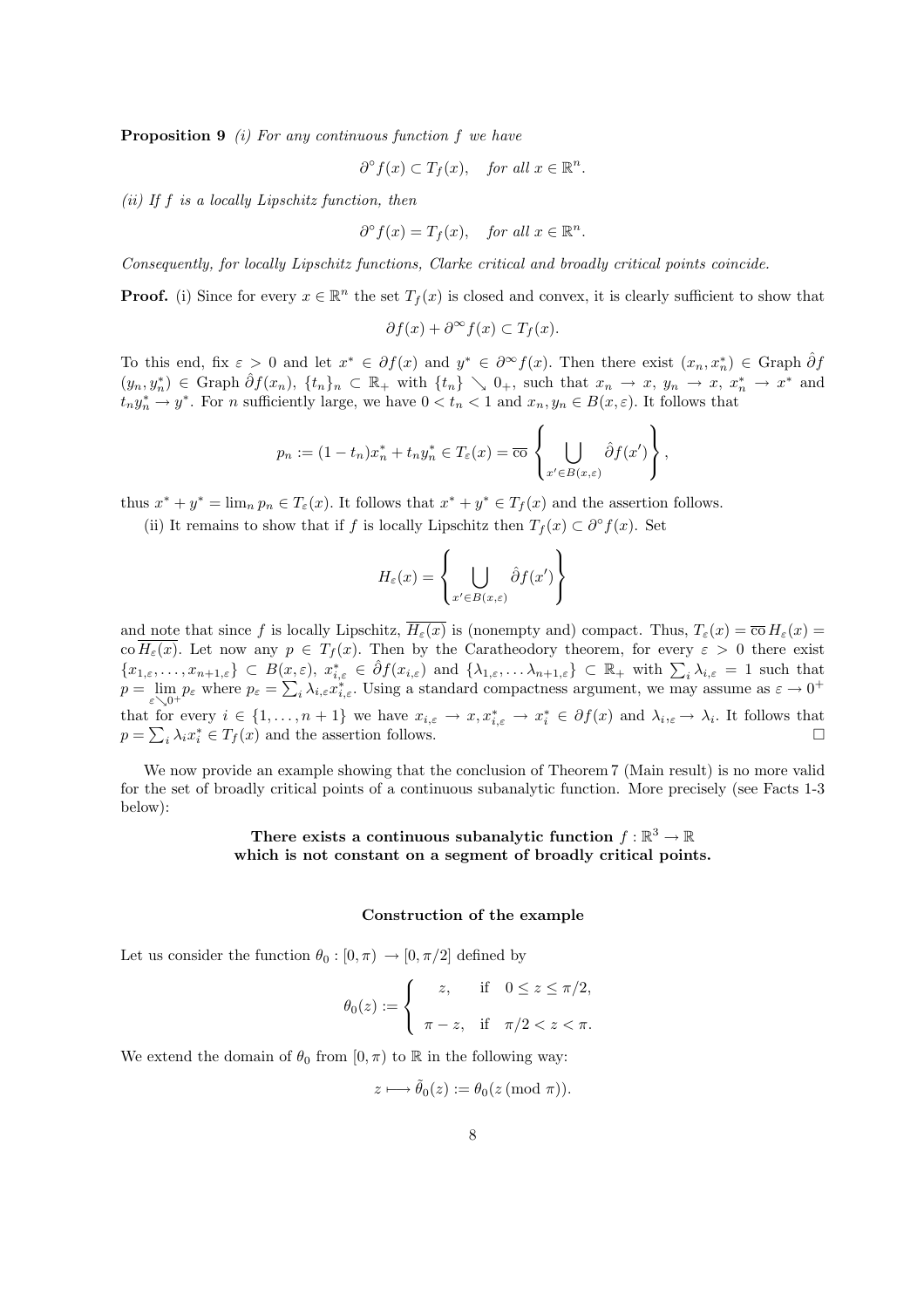Then for every  $(\theta, z) \in [0, \frac{\pi}{2}] \times \mathbb{R}$  we define:

$$
\sigma(\theta, z) := \begin{cases}\n1, & \text{if } \theta \ge \tilde{\theta}_0(z), \\
-1, & \text{if } \theta < \tilde{\theta}_0(z).\n\end{cases}
$$

Finally, for every  $(\rho, \theta, z) \in \mathbb{R}_+^* \times [0, \frac{\pi}{2}] \times \mathbb{R}$  we set:

$$
\Phi_1(\rho,\theta,z) = \begin{cases}\n\left(\frac{2}{\pi}\right)\tilde{\theta}_0(z) + \sigma(\theta,z)\,\rho, & \text{if } \rho \leq \left(\frac{2}{\pi}\right)|\theta - \tilde{\theta}_0(z)|, \\
\left(\frac{2}{\pi}\right)\theta, & \text{if } \rho > \left(\frac{2}{\pi}\right)|\theta - \tilde{\theta}_0(z)|.\n\end{cases}
$$
\n(10)

Now for  $(\rho, \theta, z) \in \mathbb{R}_+^* \times [0, \pi) \times \mathbb{R}$  we set:

$$
\Phi_2(\rho,\theta,z) = \begin{cases} \Phi_1(\rho,\theta,z), & \text{if } 0 \le \theta \le \pi/2 \\ \Phi_1(\rho,\pi-\theta,z), & \text{if } \pi/2 < \theta \le \pi. \end{cases}
$$

Finally we define  $\Phi : \mathbb{R}_+^* \times [0, 2\pi) \times \mathbb{R} \to [0, 1]$  by

$$
\Phi(\rho,\theta,z) = \begin{cases}\n\Phi_2(\rho,\theta,z), & \text{if } 0 \le \theta \le \pi, \\
\Phi_2(\rho,\theta-\pi,z), & \text{if } \pi < \theta < 2\pi.\n\end{cases}
$$
\n(11)

Let us define  $f : \mathbb{R}^3 \to [0,1]$  as the function whose graph in cartesian coordinates is the one of  $\Phi$  in cylindrical coordinates. For instance, for any  $x, y > 0$  we have

$$
f(x, y, z) = \Phi(\sqrt{x^2 + y^2}, \arctan(\frac{y}{x}), z).
$$



Figure 1: Level sets of the function  $f(\cdot, \cdot, z)$ , for  $z = 0, \frac{\pi}{4}, \frac{\pi}{2}$ 

**Fact 1.** The function  $f$  is continuous and subanalytic.

**Fact 2.** The restriction of f on the set  $Z = \{(0,0,z) : z \in \mathbb{R}\}\)$  is not constant.

**Fact 3.** Every point of Z is broadly critical, that is,  $Z \subset \{u \in \mathbb{R}^3 : T_f(u) \ni 0\}.$ 

Proof. Facts 1 and 2 follow readily from the definition of f. To establish the third point it is sufficient to prove that if  $0 < z_0 < (\pi/2)$ , then  $0 \in \partial^{\circ} f((0,0,z_0))$ .

To this end, set  $u_0 = (0, 0, z_0)$ ,  $\theta_0 = \tilde{\theta}_0(z_0)$  (so that  $0 < \theta_0 < \pi/2$ ) and let

$$
\theta_n = \theta_0 + \frac{\pi}{2^{n+2}}\tag{12}
$$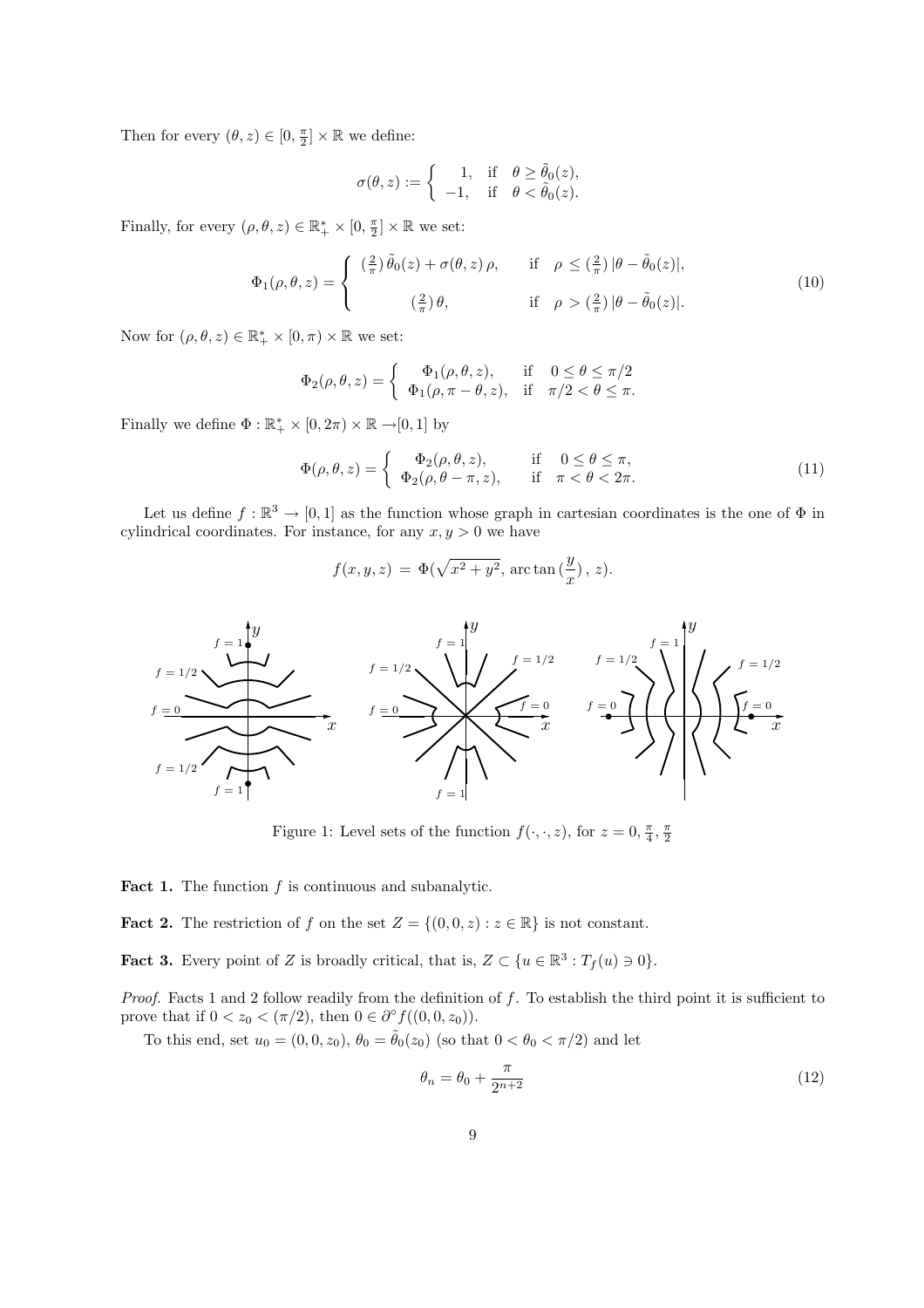(so that  $\theta_n \searrow \theta_0$ ). Then set  $a_n = \tan \theta_n$  and

$$
x_n = \frac{1}{2^n \sqrt{1 + a_n^2}}\tag{13}
$$

(so that  $x_n \searrow 0$ ),  $y_n := a_n x_n$  and thus

$$
\rho_n = \sqrt{x_n^2 + y_n^2} = (\sqrt{1 + a_n^2})x_n = \frac{1}{2^n}.
$$
\n(14)

For every  $n \geq 1$  we define

$$
u_n := (x_n, y_n, z_0)
$$
 and  $\bar{u}_n = (-x_n, -y_n, z_0)$ .

In view of (10), (13) and (14), the sequences  $\{u_n\}_{n\geq 1}$ ,  $\{\bar{u}_n\}_{n\geq 1} \subset \mathbb{R}^3$  converge to  $u_0$  and satisfy

$$
f(u_n) = f(\bar{u}_n) = \Phi(\rho_n, \theta_n, z_0) = \left(\frac{2}{\pi}\right)\theta_n.
$$

By (11) and (10) it is easily seen that f is differentiable at  $u_n$  (respectively, at  $\bar{u}_n$ ). Precisely, we have

$$
\frac{\partial \Phi}{\partial \rho}(u_n) = \frac{\partial \Phi}{\partial z}(u_n) = 0
$$

and

$$
\frac{\partial \Phi}{\partial \theta}(u_n) = \frac{2}{\pi},
$$

so we conclude that

$$
\nabla f(u_n) = \frac{2}{\pi} \left( \frac{-y_n}{x_n^2 + y_n^2}, \frac{x_n}{x_n^2 + y_n^2}, 0 \right).
$$

Repeating the above for the sequence  $\{\bar{u}_n\}_{n\geq 1}$  we obtain

$$
\nabla f(\bar{u}_n) = -\nabla f(u_n),
$$

or in other words,

$$
0 \in \bigcap_{\varepsilon > 0} \text{co}\left\{\nabla f(u) : u \in B(u_0, \varepsilon) \cap D_f\right\}
$$

where  $D_f$  denotes the points of differentiability of f. This shows that the point  $u_0$  is broadly critical.  $\Box$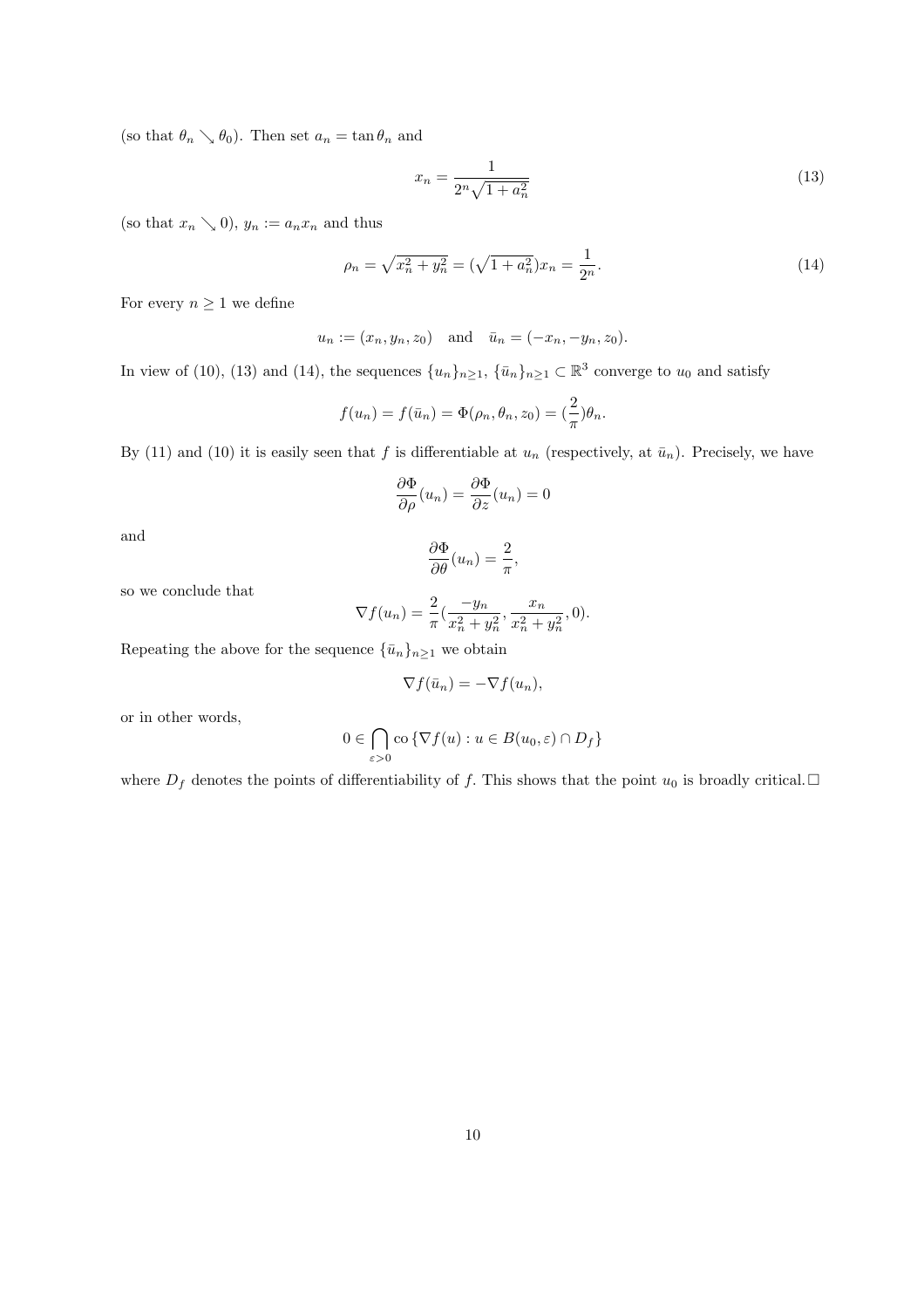## References

- [1] Benedetti, R. & Risler, J.-J., Real Algebraic and Semialgebraic Sets, Hermann, Editeurs des ´ sciences et des Arts, (Paris, 1990).
- [2] Bierstone, E. & Milman, P., Semianalytic and subanalytic sets, IHES Publ. Math. 67 (1988), 5–42.
- [3] BOLTE, J., DANIILIDIS, A. & LEWIS, A.S., The Lojasiewicz inequality for nonsmooth subanalytic functions with applications to subgradient dynamical systems, preprint, 22 pages, 2004. Available electronically at: http://pareto.uab.es/~adaniilidis/
- [4] BOLTE, J., DANIILIDIS, A. & LEWIS, A.S., The Morse-Sard theorem for non-differentiable subanalytic functions, preprint, 12 pages, 2004. Available electronically at: http://pareto.uab.es/~adaniilidis/
- [5] Burke, J.V., Lewis A.S., & Overton M.L., Approximating subdifferentials by random sampling of gradients, Math. Oper. Res. 27 (2002), 567–584.
- [6] Clarke, F.-H., Optimization and Nonsmooth Analysis, Wiley-Interscience, (New York, 1983).
- [7] CLARKE, F.H., LEDYAEV, YU., STERN, R.I., WOLENSKI, P.R., Nonsmooth Analysis and Control Theory, Graduate texts in Mathematics 178, (Springer-Verlag, New-York, 1998).
- [8] Coste, M., An Introduction to O-minimal Geometry, RAAG Notes, 81 pages, Institut de Recherche Mathématiques de Rennes, November 1999.
- [9] van den Dries, L. & Miller, C., Geometric categories and o-minimal structures, Duke Math. J. 84 (1996), 497-540.
- [10] ITOH, J.-I. & TANAKA, M., A Sard theorem for the distance function, *Math. Ann.*, **320**, (2001), 1–10.
- [11] KURDYKA, K., On gradients of functions definable in o-minimal structures, Ann. Inst. Fourier 48 (1998), 769-783.
- [12] KURDYKA, K., ORRO, P. & SIMON, S., Semialgebraic Sard theorem for generalized critical values, J. Differential Geom. 56 (2000), 67–92.
- [13] ŁOJASIEWICZ, S., Sur la géométrie semi- et sous-analytique, Ann. Inst. Fourier 43 (1993), 1575-1595.
- [14] PAWŁUCKI, W., Le théorème de Puiseux pour une application sous-analytique, Bull. Polish Acad. Sci. Math., **32** (1984), 555-560.
- [15] RIFFORD, L., A Morse-Sard theorem for the distance function on Riemannian manifolds, Manuscripta Math. 113 (2004), 251-265.
- [16] ROCKAFELLAR, R.T. & WETS, R., Variational Analysis, Grundlehren der Mathematischen, Wissenschaften, Vol. 317, (Springer, 1998).
- [17] Shiota, M, Geometry of Subanalytic and Semialgebraic Sets, Progress in Mathematics 150, Birkhäuser, (Boston, 1997).
- [18] Yomdin, Y., The geometry of critical and near-critical values of differentiable mappings. Math. Ann. 264 (1983), 495–515